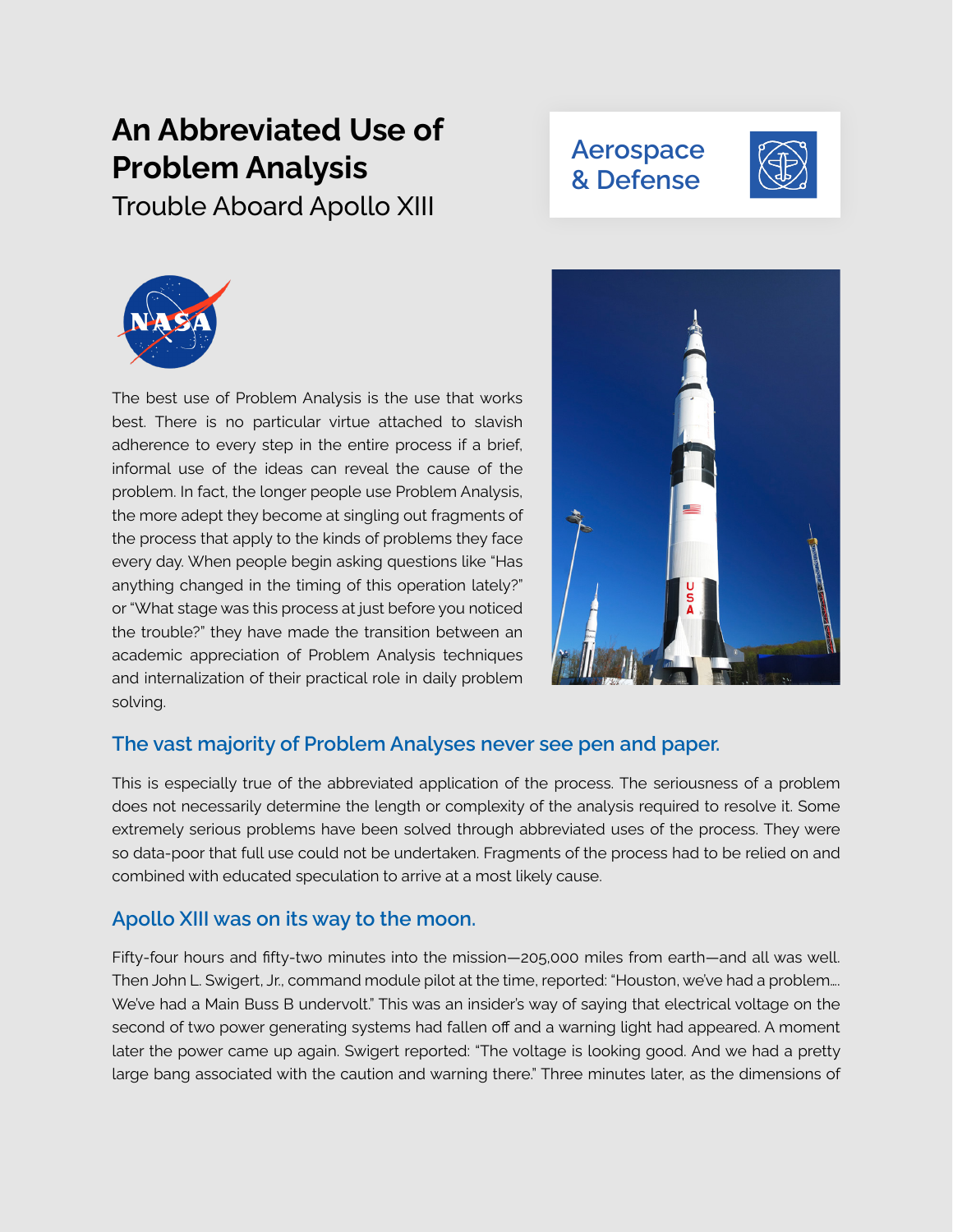the problem became clearer, he reported: "Yeah, we got a Main Buss A undervolt too…. It's reading about 25½. Main B is reading zip right now."

Apollo XIII, carrying three people toward the moon at incredible speed, was rapidly losing power and could shortly become a dead body. A disaster had occurred in space and no one was sure what had happened.

#### **NASA engineers put Problem Analysis to work.**

On the ground at Houston, NASA engineers put Problem Analysis questioning to work immediately. They began to build a specification of the deviation from the information that came in answer to their questions and from data displayed on their monitoring equipment.

#### **Contingency actions are taken.**

At the same time they started a number of contingency actions to reduce use of electrical power on board Apollo XIII. Thirteen minutes after the first report, Swigert reported: "Our O2 Cryo Number Two Tank is reading zero… and it looks to me, looking out the hatch, that we are venting something… out into space…it's gas of some sort."

What had begun as an electrical problem—loss of voltage—became a sudden loss of oxygen in the second of two tanks, with a more gradual loss of oxygen from the first. Since oxygen was used in the generation of electricity as well as directly in life-support systems, the situation could hardly be more serious.

#### **Engineers find cause and take actions.**

Although no one at the time could conceive of what might have caused the tank to burst, "Rupture of the Number Two Cryogenic Oxygen Tank" would explain the sudden loss of voltage and the subsequent loss of pressure.

Further actions were taken to conserve both oxygen and electricity. A number of "IS...COULD BE but IS NOT" questions were asked to get further data, and a series of system checks was undertaken to verify cause. In the end it was determined that the Number Two Tank had burst and vented all its oxygen, plus a large portion of the gas from the Number One Tank, through a damaged valve and out into space.

The three men returned successfully to Earth but only by the narrowest of margins. Had the cause remained unknown for very much longer, they would not have had enough oxygen left to survive.

#### **So, what was the root cause?**

It was weeks before the root cause of this problem was established through on-the-ground testing and experimentation. Two weeks before the launch, a ground crew had piped liquid oxygen into the tanks in a countdown demonstration. After the test they had had difficulty getting the oxygen out of the Number Two Tank. They had activated a heater inside the tank to vaporize some of the liquid oxygen, thus providing pressure to force it out. They had kept the heater on for eight hours, longer than it had ever been used before. Although a protective switch was provided to turn off the heater before it became

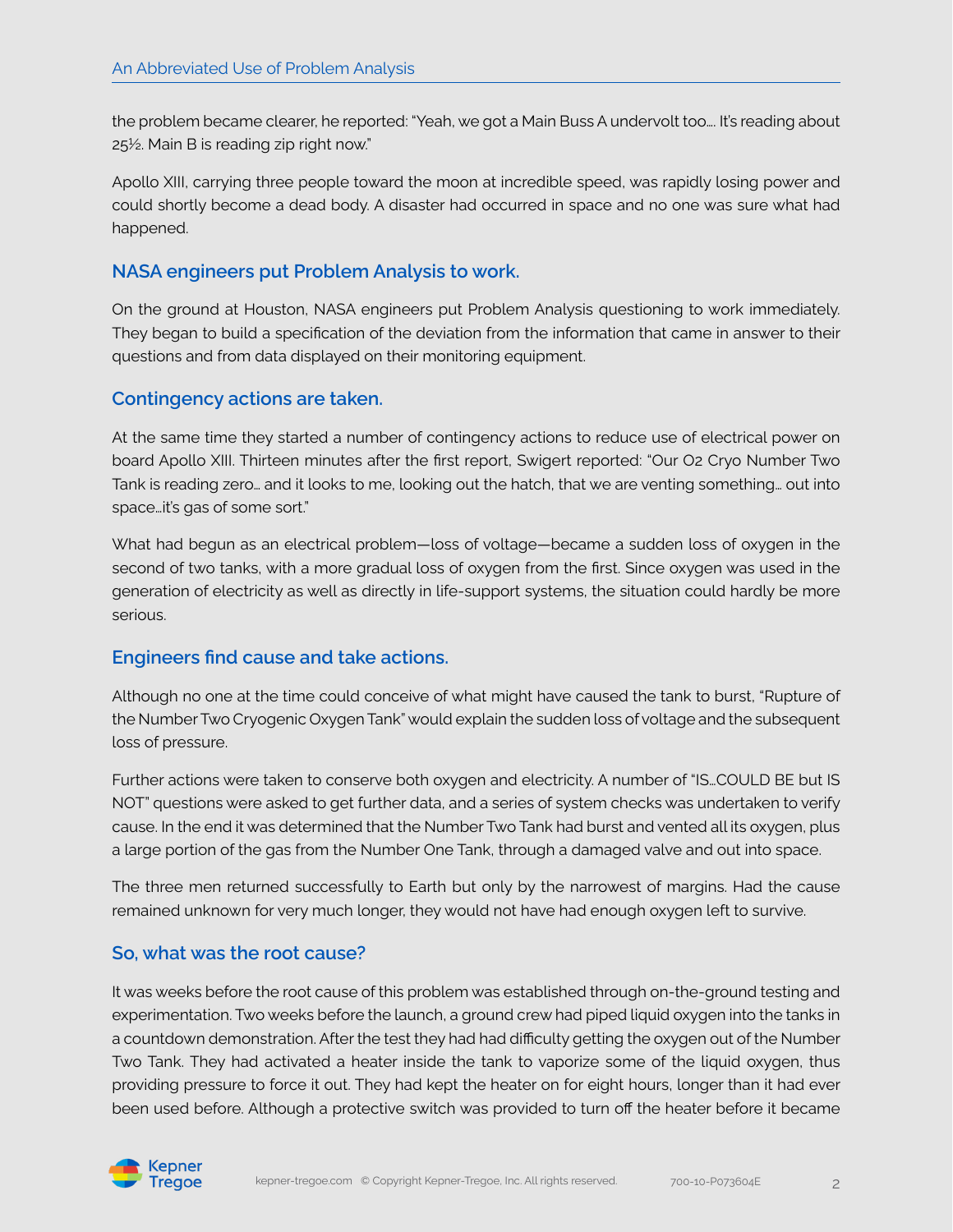too hot, the switch was fused in the ON position because the ground crew had connected it to a 65 volt power supply instead of the 28-volt supply used in Apollo XIII. Later, in flight, the crew turned the heater on briefly to get an accurate quantity reading. The fused switch created an arc that overheated the oxygen in the tank, raised the internal pressure tremendously, and blew the dome and much of the connecting piping off into space.

There was no time for NASA Houston to go through a complete listing of all the distinctions and changes they might observe. Instead, they asked, "What traumatic change could cause the sudden, total failure in electrical generation?" Cutting off the flow of oxygen to the fuel cells would have that effect. They knew which fuel cells were inoperative when Swigert reported that the Number Two Tank was reading zero.

#### **Using what was known to test cause.**

They tested the cause—that the Number Two Tank had ruptured—and found that this would explain the suddenness and totality described in the specification. It would also account for the bang reported at the time of the first undervolt indication, a shuddering of Apollo XIII felt by flight crew members, and the venting of "something …out into space." It accounted for both the IS data they had amassed and for the IS NOT information that had come from their monitoring activities. More importantly, it explained a sudden, total failure within the system.

#### **For the NASA Houston engineers, this cause was difficult**

They had unbounded faith in Apollo equipment, knowing that it was the best that could be devised. The idea of an oxygen tank bursting open in the depths of space was not credible. All this was justified from their experience. Without the bungling that had occurred on the ground two weeks before the launch, the tank would have gone to the moon and back just as it was designed and built to do. However, the Houston engineers stuck to the Problem Analysis process despite their incredulity, believing that the test for cause they had carried out had provided the correct answer. In fact, they proved this cause in record time. What saved the day was their knowledge of Apollo XIII's systems and of what could produce the exact kind of sudden failure that had occurred.

#### **An analytic approach to enterprise-critical problems.**

In a case such as this, Problem Analysis is rendered difficult by two factors: secondary effects and panic. Sudden failure in a complex system usually causes other deviations that may obscure the original deviation. The shock of a sudden failure often precipitates panic, making a careful review and use of the facts even more difficult. A disciplined and systematic investigation is difficult in any case, but discipline becomes essential when a top-speed search for cause is undertaken and there is no possibility of amassing all the data that would be optimal in the investigation. In the NASA incident, the presence of a systematic approach enabled a team of people to work together as a single unit, even though they were separated from the deviation by nearly a quarter of a million miles. For the NASA Houston engineers, this cause was difficult to accept.